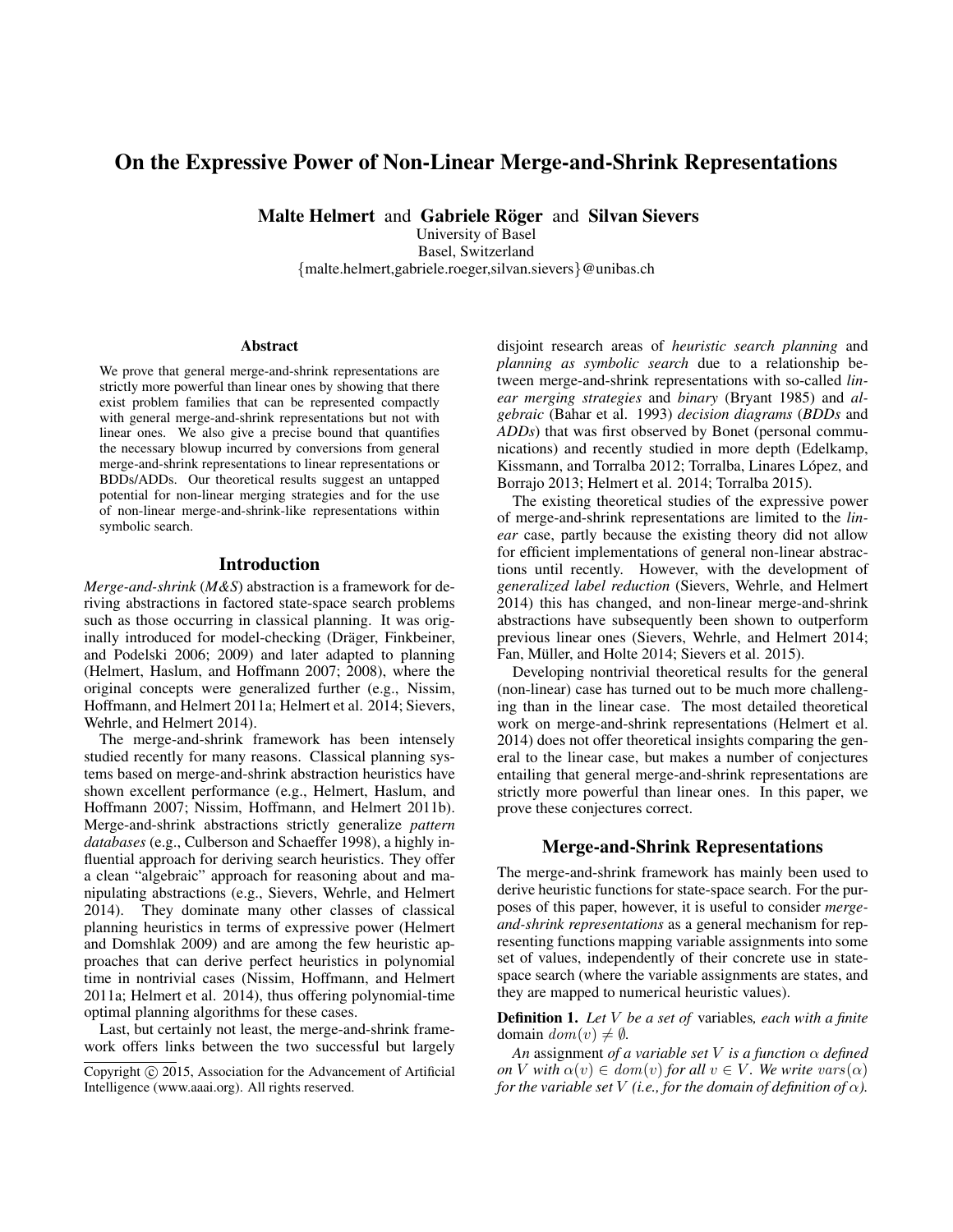Taking a general perspective helps emphasize that our results, in particular those regarding limitations in the linear case, are inherent properties of the representations as such, and not just due to the particular way that specific abstractions and abstraction heuristics are constructed. The consequences in the context of planning heuristics are then an immediate corollary of the general representation result.

In terms of presentation, this means that we do not need to formally introduce semantics for planning tasks or transition systems, as the results are independent of these aspects. Instead, we directly define merge-and-shrink representations. Throughout the paper, we assume that some underlying finite set of variables  $V$  is given.

Definition 2. Merge-and-shrink representations *(*MSR*s) are defined inductively as follows. Each MSR* M *has an associated* variable set  $vars(M) \subseteq V$  *and an associated finite* value set  $val(\mathcal{M}) \neq \emptyset$ .

*An MSR* M *is either*

- atomic, in which case  $|vars(M)| = 1$  and the variable in vars(M) *is called the* variable *of* M*, or*
- *a* merge*, in which case it has a* left component M<sup>L</sup> *and* right component  $\mathcal{M}_R$ , which are MSRs with disjoint *variable sets. In this case, vars* $(\mathcal{M}) = \text{vars}(\mathcal{M}_L) \cup$  $vars(M_{R})$ .

*Each MSR* <sup>M</sup> *has an associated* table*, written* <sup>M</sup>tab *.*

- *If* M *is atomic with variable* v*, its table is a function*  $\mathcal{M}^{\text{tab}}: dom(v) \rightarrow val(\mathcal{M}).$
- *If* M *is a merge, its table is a function*  $\mathcal{M}^{\text{tab}}: val(\mathcal{M}_L) \times val(\mathcal{M}_R) \rightarrow val(\mathcal{M})$ .

Merge-and-shrink representations are sometimes referred to as *cascading tables* in the literature (Helmert et al. 2014; Torralba  $2015$ ).<sup>1</sup>

We illustrate the definition with an example, depicted in Figure 1. The variables are  $V = \{v_1, v_2, v_3\}$  with domains  $dom(v_1) = dom(v_2) = dom(v_3) = \{1, 2, 3, 4\}.$  The overall MSR,  $M_{231}$ , is a merge with left component  $M_{23}$  and right component  $M_1$ .  $M_{23}$  is a merge with left component  $\mathcal{M}_2$  and right component  $\mathcal{M}_3$ .  $\mathcal{M}_1$ ,  $\mathcal{M}_2$  and  $\mathcal{M}_3$  are atomic.

For the atomic MSRs  $\mathcal{M}_i$ , the variable is  $v_i$ , the value set is  $\{1, 2, 3, 4\}$ , and the table is simply the identity function. The value set of  $\mathcal{M}_{23}$  is also  $\{1, 2, 3, 4\}$ , and its table is the minimum function:  $\mathcal{M}_{23}^{\text{tab}}(x,y) = \min(x,y)$ . Finally, the value set of  $\mathcal{M}_{231}$  consists of the truth values  $\{T, F\}$ , and its table is defined by  $\mathcal{M}_{231}^{\text{tab}}(x, y) = \mathbf{T}$  iff  $x \ge y$ .

The purpose of MSRs is to compactly represent functions defined on assignments as formalized in the next definition.

Definition 3. *An MSR* M represents *a function that maps assignments of vars* $(M)$  *to values in val* $(M)$ *. The symbol* M *is used both for the function and its representation.*



Figure 1: Example MSR (value sets and function tables for identity functions at the leaves omitted).

*The function represented by* M *is defined inductively as follows, where*  $\alpha$  *is an assignment to vars*( $\mathcal{M}$ ) *and*  $\alpha|_{V}$ *denotes the restriction of*  $\alpha$  *to the variable subset*  $V'$ :

- *If* M *is atomic with variable* v*, then*  $\mathcal{M}(\alpha) := \mathcal{M}^{\text{tab}}(\alpha(v)).$
- *If* M *is a merge, then*  $\mathcal{M}(\alpha) := \mathcal{M}^{\text{lab}}(\mathcal{M}_{\text{L}}(\alpha|_{vars(\mathcal{M}_{\text{L}})}), \mathcal{M}_{\text{R}}(\alpha|_{vars(\mathcal{M}_{\text{R}})})).$

In words, an atomic MSR defines an arbitrary function on the values of the associated variable, and a merge recursively computes a function value for each of its two components (where each component looks at a different subset of the variables) and combines the subresults into the final result.

To illustrate, consider an example assignment for the MSR  $M_{231}$  defined previously:

$$
\mathcal{M}_{231}(\{v_1 \mapsto 2, v_2 \mapsto 4, v_3 \mapsto 3\})
$$
\n
$$
= \mathcal{M}_{231}^{\text{tab}}(\mathcal{M}_{23}(\{v_2 \mapsto 4, v_3 \mapsto 3\}), \mathcal{M}_1(\{v_1 \mapsto 2\}))
$$
\n
$$
= \mathcal{M}_{231}^{\text{tab}}(\mathcal{M}_{23}^{\text{lab}}(\mathcal{M}_2(\{v_2 \mapsto 4\}), \mathcal{M}_3(\{v_3 \mapsto 3\})),
$$
\n
$$
\mathcal{M}_1(\{v_1 \mapsto 2\}))
$$
\n
$$
= \mathcal{M}_{231}^{\text{lab}}(\mathcal{M}_{23}^{\text{tab}}(\mathcal{M}_2^{\text{lab}}(4), \mathcal{M}_3^{\text{tab}}(3)), \mathcal{M}_1^{\text{tab}}(2))
$$
\n
$$
= \mathcal{M}_{231}^{\text{lab}}(\mathcal{M}_{23}^{\text{lab}}(4, 3), 2)
$$
\n
$$
= \text{T iff min}(4, 3) \ge 2
$$
\n
$$
= \text{T}
$$

More generally,  $M_{231}$  represents a predicate that is true for assignment  $\alpha$  iff min $(\alpha(v_2), \alpha(v_3)) \geq \alpha(v_1)$ .

The structure of an MSR can be viewed as a tree, with the overall MSR as the root and each merge having the MSRs of its components as its children. Such trees are called *merging strategies*, and an important special case is the one where this merging strategy degenerates into a linear sequence.

Definition 4. *An MSR is called* linear *if it is atomic or if it is a merge whose right component is atomic and whose left component is linear.*

*The structure of a linear MSR is fully defined by the sequence of associated variables for the leaves of its tree representation, read from left to right. We call this sequence the* variable order *of the MSR.*

The important defining property of a linear MSR is that it never contains merges of two merges. The requirement that it is the *right* component that must be atomic is somewhat arbitrary, but serves to make the merging strategy for a given variable order canonical.

<sup>&</sup>lt;sup>1</sup>For readers wondering where the *shrinking* aspect of mergeand-shrink factors into the definition: on the representational level, there is no need for any specific mechanisms related to shrinking, as this is integrated into the tables. We refer to the literature for a more detailed discussion (Helmert et al. 2014; Torralba 2015).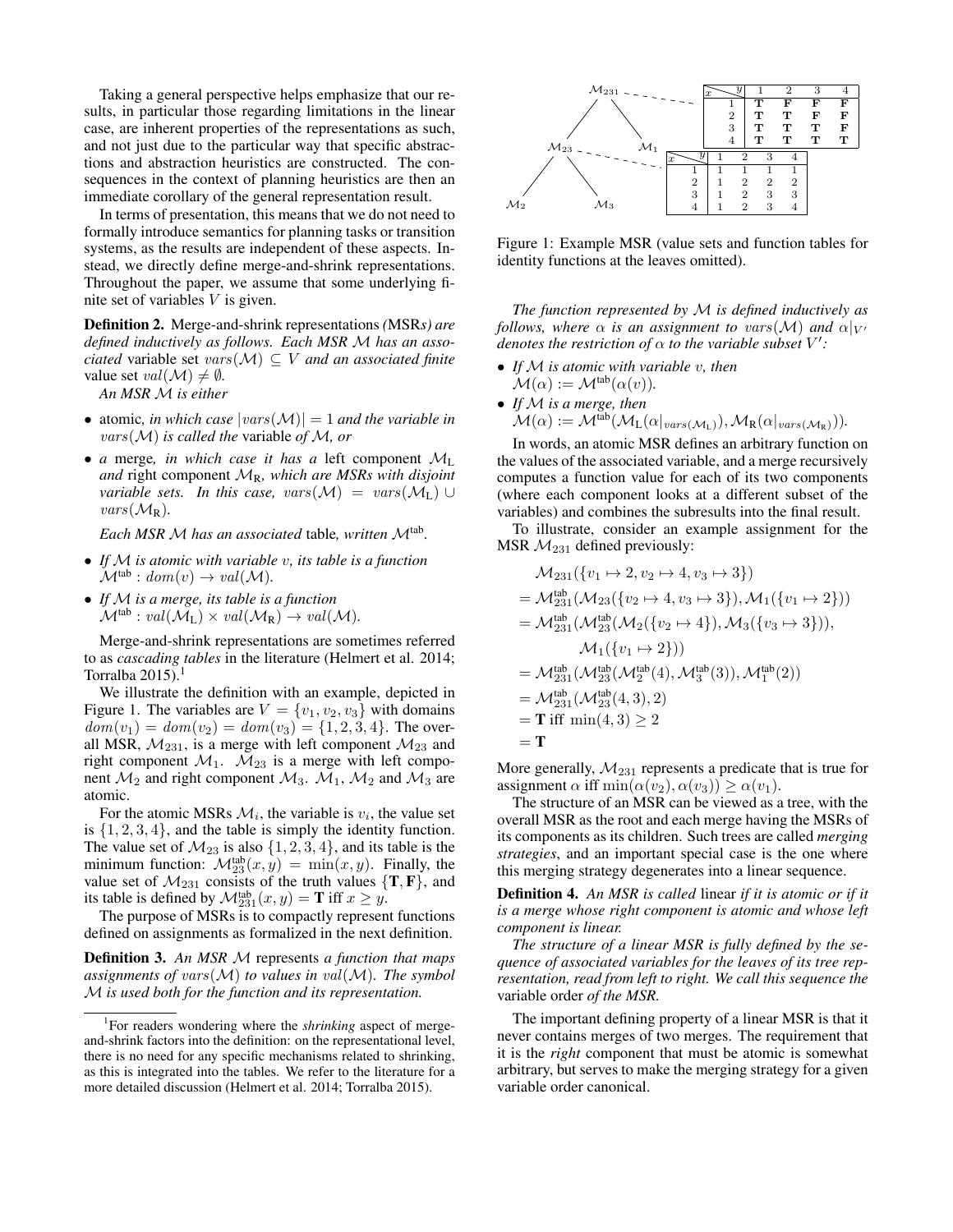The example MSR in Figure 1 is linear, and its variable order is  $\langle v_2, v_3, v_1 \rangle$ . A *non-linear* MSR is one that is not linear. Sometimes we speak of *general* MSRs to emphasize that we want to include both linear and non-linear MSRs.

We will study the question which functions can be represented compactly with linear and with general merge-andshrink representations. For this purpose, we need to define a measure for the representation size of an MSR. We assume that the tables are represented explicitly by their entries, and hence the total number of table entries dominates the overall representation size and defines a suitable size measure.

**Definition 5.** *The* size *of an MSR M, written as*  $\|\mathcal{M}\|$ *,* and the size of its table, written as  $\|\mathcal{M}^{tab}\|$ , are defined in*ductively as follows. If* M *is atomic with variable* v*, then*  $\|\mathcal{M}\| = \|\mathcal{M}^{\text{tab}}\| = |dom(v)|$ . If M is a merge, then  $\|\mathcal{M}^{iab}\| = |val(\mathcal{M}_L)| \cdot |val(\mathcal{M}_R)|$  and  $\|\mathcal{M}\| = \|\mathcal{M}_L\| +$  $\|\mathcal{M}_R\| + \|\mathcal{M}^{\text{tab}}\|.$ 

In the example, we obtain  $\|\mathcal{M}_{231}\| = 2 \cdot 4 \cdot 4 + 3 \cdot 4 = 44$ , which counts the two  $4 \times 4$  tables for the merges and the three size-4 tables for the atomic MSRs. If we generalize the example to a larger domain with  $D$  values, we obtain a representation size of  $\Theta(D^2)$  to define a function on  $D^3$ possible variable assignments.

In order to analyze the scalability of MSRs, we need to consider representation sizes for *families* of functions.

Definition 6. *Let* F *be a family of functions on variable assignments. We say that* F has compact MSRs *if there exists a polynomial p such that for each function*  $f \in \mathcal{F}$  *defined over variables*  $V_f$ *, there exists an MSR*  $\mathcal{M}_f$  *for f with*  $\|\mathcal{M}_f\| \leq p(\sum_{v \in V_f} |dom(v)|).$ 

*We say that* F has compact linear MSRs *if additionally all MSRs*  $M_f$  *are linear.* 

In words, the size of compact representations is at most polynomial in the sum of the variable domain sizes (i.e., in the number of variable/value pairs).

### Expressive Power of M&S in Previous Work

It is easy to see that merge-and-shrink representations can represent arbitrary functions on assignments, so the study of the expressive power of the merge-and-shrink framework has focused on the (more practically important) question which functions can be represented *compactly*.

It is well-known that a family of functions can be represented compactly with *linear* merge-and-shrink representations iff it can be represented compactly with  $ADDs<sub>1</sub><sup>2</sup>$  which in turn is equivalent to having compact representations by families of BDDs (e.g., Torralba 2015).

In more detail, Helmert et al. (2014) and Torralba (2015) both prove results that relate linear MSRs to ADDs representing the same function. Translated to our notation, Helmert et al. show that every linear MSR  $M$  can be converted into an equivalent ADD of size  $O(|V|T^{\max}D^{\max})$ , where  $V = vars(M)$ ,  $T^{max}$  is the maximum over the

table sizes of  $M$  and its (direct and indirect) subcomponents, and  $D^{\max} = \max_{v \in V} |dom(v)|$ . A finer-grained analysis, which also follows from Torralba's results, gives a slightly better bound of  $O(||\mathcal{M}||D^{\max})$ . (Note that  $||\mathcal{M}|| =$  $O(|V|T^{\max})$  because  $\|\mathcal{M}\|$  is the sum of  $O(|V|)$  table sizes, each of which is individually bounded by  $T<sup>max</sup>$ . Hence the second bound is at least as tight as the first one.)

In the opposite direction, it is easy to convert an arbitrary ADD with  $N$  nodes into a linear MSR  $M$  with  $\|\mathcal{M}\| = O(N \cdot |V|)$ , where V is the set of ADD variables. The conversion first performs the opposite of *Shannon reductions* (which, in the worst case, replaces each ADD edge by a structure of size  $O(|V|)$  and then converts the resulting structure into a linear MSR, which incurs no further blowup.

For *non-linear* MSRs, no such bounds are known. However, Helmert et al. (2014) made the following conjecture:

We conjecture that ... there exists a family  $\mathcal{T}_n$  of (nonlinear) merge-and-shrink trees over  $n$  variables such that the smallest ADD representation of  $\mathcal{T}_n$  is of size  $\Omega((|\mathcal{T}_n|^{\max})^{c \log n})$  for some constant c. Furthermore, we conjecture that a bound of this form is tight and that the  $\log n$  factor in the exponent can be more accurately expressed with the *Horton-Strahler number* of the merge-and-shrink tree.

In the following we will prove this conjecture correct, including the relation to the Horton-Strahler number. Rather than working with ADDs, we prove the results directly on the level of general vs. linear MSRs; the conjectured relationship to ADDs then follows from the above discussion. Specifically, we will prove:

- 1. Every MSR  $M$  can be converted into a linear MSR of size at most  $\|\mathcal{M}\|^{HS(\mathcal{M})}$ , where  $\text{HS}(\mathcal{M})$  is the Horton-Strahler number (see next section) of the merging strategy of  $M$ .  $HS(\mathcal{M})$  is bounded from above by  $\log_2 n + 1$ , where n is the number of variables.
- 2. There exist families of functions which can be compactly represented by general MSRs, but every linear MSR has size  $\Omega(\|\mathcal{M}\|^{c \log_2 n})$ , where  $c > 0$  is a constant, n is the number of variables, and  $M$  is a general MSR representing the same function.

# General to Linear M&S Representations

The Horton-Strahler number (Horton 1945) of a rooted binary tree is a measure of its "bushiness". The measure is high for complete trees and low for thin trees. $3$  For this paper, it is easiest to define the measure directly for MSRs.

Definition 7. *The* Horton-Strahler *number of an MSR* M, written  $\text{HS}(\mathcal{M})$ , is inductively defined as  $\text{HS}(\mathcal{M}) =$  $(1)$ 1 *if* M *is atomic*

| $\sim$                                                                                                                  |                                                          |
|-------------------------------------------------------------------------------------------------------------------------|----------------------------------------------------------|
| $\left\{ \max(HS(\mathcal{M}_L), HS(\mathcal{M}_R)) \quad \text{if } HS(\mathcal{M}_L) \neq HS(\mathcal{M}_R) \right\}$ |                                                          |
| $HS(\mathcal{M}_L) + 1$                                                                                                 | if $\text{HS}(\mathcal{M}_L) = \text{HS}(\mathcal{M}_R)$ |

<sup>&</sup>lt;sup>3</sup>Horton-Strahler numbers of rooted trees are closely related to the *pathwidth* (e.g., Cattell, Dinneen, and Fellows 1996) of the tree seen as an undirected graph. It can be shown that the Horton-Strahler number is always in the range  $\{k, \ldots, 2k\}$ , where k is the pathwidth (Mamadou M. Kanté, personal communications).

<sup>&</sup>lt;sup>2</sup>ADDs only directly support functions over assignments to binary variables. To bridge this gap, Helmert et al. and Torralba encode non-binary variables as contiguous sequences of binary ADD variables, as commonly done in symbolic planning algorithms.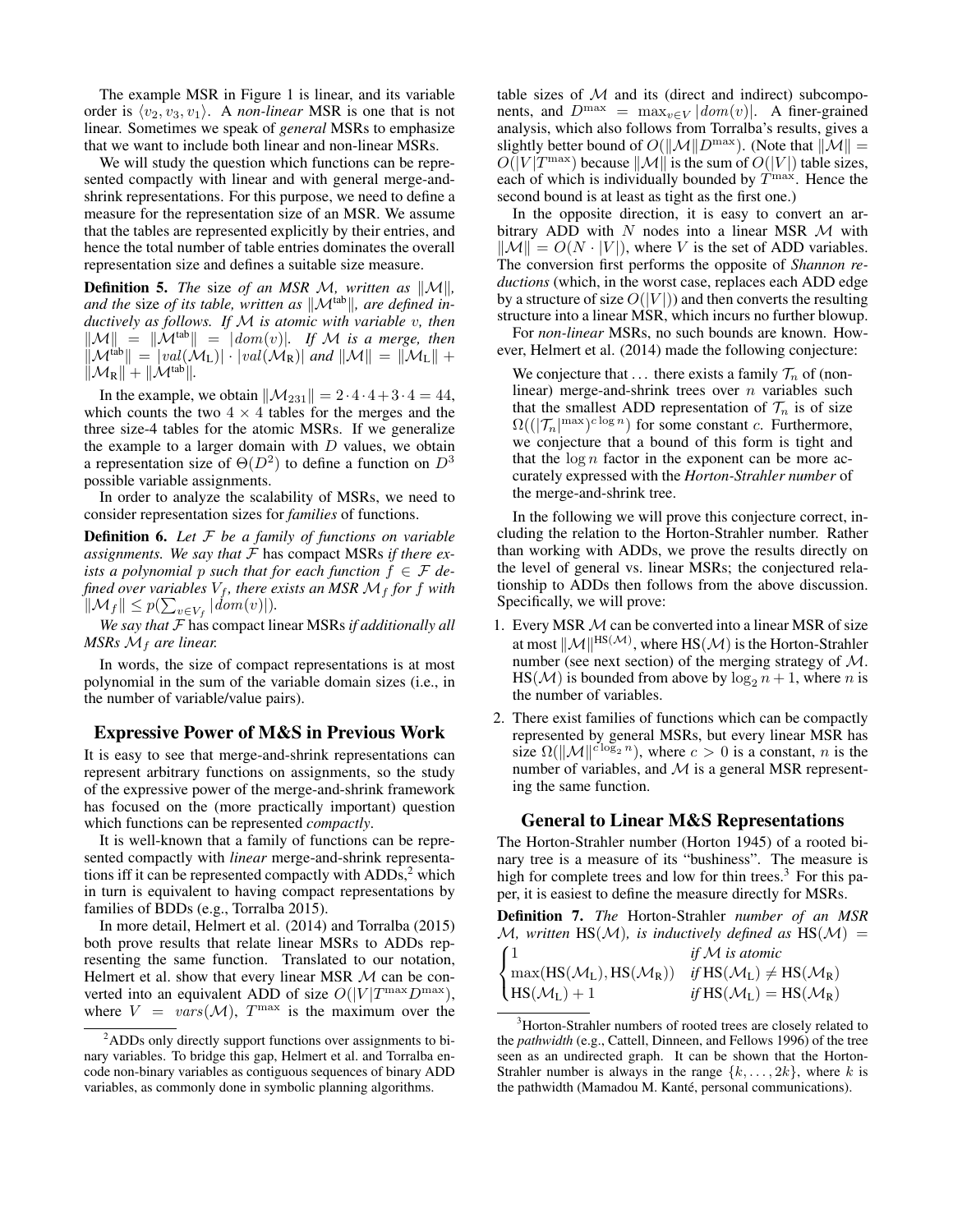It is easy to prove inductively that the smallest tree (in terms of number of nodes) with Horton-Strahler number  $k$  is the complete binary tree with  $k$  layers, from which it follows that Horton-Strahler numbers grow at most logarithmically in the number of tree nodes.

For MSRs, this implies  $\text{HS}(\mathcal{M}) \leq \log_2 |vars(\mathcal{M})| + 1$ . If M is linear, then  $HS(M) = 2$ , unless M is atomic (in which case  $HS(\mathcal{M}) = 1$ ). More generally, MSRs with small Horton-Strahler number are "close" to being linear. In this section we show that general MSRs  $M$  can be converted to linear ones with an increase in representation size that is exponential only in  $HS(\mathcal{M})$ . In the following section, we then show that this blow-up is unavoidable.

Before we can prove the main result of this section, we show how to convert an MSR with a *single* violation of the linearity condition into a linear one. The main result uses this construction as a major ingredient.

Throughout the section, we will refer to the *parts* of an MSR  $M$ , by which we mean its direct and indirect subcomponents, including  $M$  itself.

**Lemma 1.** Let M be a merge MSR where  $M_L$  and  $M_R$  are *linear. Then there exists a linear MSR M*<sup>lin</sup> *representing the same function as* M with  $||\mathcal{M}^{lin}|| \leq ||\mathcal{M}_L|| + (|val(\mathcal{M}_L)| +$  $1)\|\mathcal{M}_R\|$ .

**Proof:** We demonstrate the construction of  $\mathcal{M}^{\text{lin}}$  given  $\mathcal{M}$ . To reduce notational clutter, we set  $\mathcal{L} = \mathcal{M}_L$  and  $\mathcal{R} = \mathcal{M}_R$ for the two (linear) components of  $M$ . Further, we set  $r := |vars(\mathcal{R})|$  and write  $\langle v_1, \ldots, v_r \rangle$  for the variable order underlying  $\mathcal{R}$ . For  $1 \leq i \leq r$ , we write  $\mathcal{R}^{\text{var}}_i$  for the atomic part of  $R$  with variable  $v_i$  and  $R_i$  for the part of  $R$  with  $vars(\mathcal{R}_i) = \{v_1, \ldots, v_i\}.$  (This implies that  $\mathcal{R}_1 = \mathcal{R}_1^{var}$ , and hence  $\mathcal{R}_1$ , unlike the other  $\mathcal{R}_i$ , is atomic.)

If  $R$  is atomic, then  $M$  is already linear and we can set  $M<sup>lin</sup> = M$ . In the following we can thus assume  $r \geq 2$ .

We construct a sequence of linear MSRs  $M_0, \ldots, M_r$ such that  $\mathcal{M}^{\text{lin}} = \mathcal{M}_r$  is the desired linear representation for M. To initialize the construction, we set  $\mathcal{M}_0 = \mathcal{L}$ . All other MSRs  $\mathcal{M}_i$  are merges, so to define them we must specify their left and right components, value sets, and tables.

For  $1 \le i \le r$ ,  $\mathcal{M}_i$  is a merge with left component  $\mathcal{M}_{i-1}$ and right component  $\mathcal{R}_i^{\text{var}}$ . The value sets are  $val(\mathcal{M}_i)$  =  $val(\mathcal{L}) \times val(\mathcal{R}_i)$  for all  $i \neq r$  and  $val(\mathcal{M}_r) = val(\mathcal{M})$ .

Finally, the tables are defined as follows:

- $i = 1: \mathcal{M}_1^{\text{tab}}(l, x) = \langle l, \mathcal{R}_1^{\text{tab}}(x) \rangle$
- 1 <  $i < r$ :  $\mathcal{M}_i^{\text{tab}}(\langle l, x \rangle, y) = \langle l, \mathcal{R}_i^{\text{tab}}(x, y) \rangle$
- $i = r: \mathcal{M}_r^{\text{tab}}(\langle l, x \rangle, y) = \mathcal{M}^{\text{tab}}(l, \mathcal{R}_r^{\text{tab}}(x, y))$

To see that this MSR represents the desired function, it is perhaps easiest to view the evaluation of an MSR for a given assignment as a bottom-up process. Computing  $\mathcal{M}(\alpha)$  with the original MSR entails first computing  $\mathcal{L}(\alpha|_{vars(\mathcal{L})})$ , then  $\mathcal{R}(\alpha|_{vars(\mathcal{R})})$  and finally feeding the two component results into  $\mathcal{M}^{\text{tab}}$ . During the evaluation of  $\mathcal{R}$ , the result for  $\mathcal{L}$  must be "remembered" because it will be needed at the end when plugging the two component results into  $\mathcal{M}^{\text{tab}}$ .

The linearized MSR emulates this process by first computing  $\mathcal{L}(\alpha|_{vars(\mathcal{L})})$  and then propagating the resulting value l, unchanged, through all the computation steps of  $\mathcal R$  as part of the value sets, until the final step, when  $\mathcal{R}(\alpha|_{vars(\mathcal{R})})$  becomes available and hence the final result can be computed.

To prove the claimed size bound, observe that all tables of  $\mathcal L$  occur identically in  $\mathcal M^{\text{lin}}$ , so the total size of these tables in  $\mathcal{M}^{\text{lin}}$  can be bounded by  $\|\mathcal{L}\|$ . Similarly, the tables of the atomic parts of  $R$  occur identically in  $M<sup>lin</sup>$  and their size can be bounded by  $\|\mathcal{R}\|$ . The remaining parts of  $\mathcal{M}^{\text{lin}}$ are the merges  $\mathcal{M}_i$  with  $1 \leq i \leq r$ . The size of  $\mathcal{M}_i^{\text{tab}}$  is  $|val(\mathcal{L})|$  times the size of  $\mathcal{R}_i^{\text{tab}}$  (in  $\mathcal{R}$ ), and hence the total size of these tables can be bounded by  $|val(\mathcal{L})| ||\mathcal{R}||$ . Sum-<br>ming these three terms gives the desired overall bound. ming these three terms gives the desired overall bound.

Armed with this construction, we can now proceed to prove the main result.

**Theorem 1.** Let  $D^{\text{sum}}(\mathcal{M}) = \sum_{v \in vars(\mathcal{M})} |dom(v)|$ . For *every MSR* <sup>M</sup> *there is a linear MSR* <sup>M</sup>lin *representing the same function with*  $||\mathcal{M}^{lin}|| \leq D^{sum}(\mathcal{M})||\mathcal{M}||^{HS(\mathcal{M})-1} \leq$  $\|\mathcal{M}\|^{HS(\mathcal{M})}.$ 

**Proof:** Clearly  $D^{\text{sum}}(\mathcal{M}) \leq ||\mathcal{M}||$ , so it is sufficient to show  $\|\mathcal{M}^{\text{lin}}\| \leq D^{\text{sum}}(\mathcal{M})\|\mathcal{M}\|^{\text{HS}(\mathcal{M})-1}$ . This holds for linear MSRs with  $\mathcal{M}^{\text{lin}} = \mathcal{M}$ , so in the following let  $\mathcal M$  be nonlinear. In particular, we will use that  $M$  is not atomic.

Let B be the maximum of  $|val(\mathcal{P})|$  over all parts P of M with  $P \neq M$ . We have  $B + 1 \leq ||M||$  because each value set size  $|val(P)|$  contributes to  $\|\mathcal{M}\|$  (in the table of a merge), and it is not the only term that contributes to  $\|\mathcal{M}\|$ (because  $M$  is not atomic).

We now prove that every part P of M (including  $P =$  $M$ ) can be converted to a linear representation  $\mathcal{P}^{\text{lin}}$  of size at most  $D^{sum}(\mathcal{P})\|\mathcal{M}\|^{HS(\mathcal{P})-1}$ . The claim then follows by setting  $P = M$ .

The proof is by induction over the number of variables in P. If  $|vars(\mathcal{P})| = 1$ , P is atomic and the result holds because  $\mathcal P$  is already linear and satisfies  $\|\mathcal P\| = D^{\text{sum}}(\mathcal P)$ .

For the inductive step, let  $P$  be a merge. Let  $k =$  $\text{HS}(\mathcal{P})$ ,  $k_L = \text{HS}(\mathcal{P}_L)$  and  $k_R = \text{HS}(\mathcal{P}_R)$ . We can apply the inductive hypothesis to linearize  $P_L$  and  $P_R$ , obtaining linear representations  $\mathcal{P}_L^{\text{lin}}$  and  $\mathcal{P}_R^{\text{lin}}$  with  $||\mathcal{P}_L^{\text{lin}}|| \leq D^{\text{sum}}(\mathcal{P}_L)||\mathcal{M}||^{k_L-1}$  and  $||\mathcal{P}_R^{\text{lin}}|| \leq D^{\text{sum}}(\mathcal{P}_R)||\mathcal{M}||^{k_R-1}$ .

If  $k_L > k_R$ , let Q be the MSR with left component  $\mathcal{P}_L^{\text{lin}}$ and right component  $\mathcal{P}_R^{\text{lin}}$  and the same table and value set as  $P$ . Clearly  $Q$  represents the same function as  $P$  and satisfies the criteria of Lemma 1, so we can apply the lemma to receive a linear MSR  $\mathcal{Q}^{\text{lin}}$  with size at most:

$$
\|\mathcal{Q}^{\text{lin}}\| \leq \|\mathcal{P}^{\text{lin}}_{\text{L}}\| + (|val(\mathcal{P}^{\text{lin}}_{\text{L}})| + 1)\|\mathcal{P}^{\text{lin}}_{\text{R}}\|
$$
  
\n(\*) 
$$
\leq \|\mathcal{P}^{\text{lin}}_{\text{L}}\| + (B + 1)\|\mathcal{P}^{\text{lin}}_{\text{R}}\|
$$
  
\n
$$
\leq \|\mathcal{P}^{\text{lin}}_{\text{L}}\| + \|\mathcal{M}\| \|\mathcal{P}^{\text{lin}}_{\text{R}}\|
$$
  
\n
$$
\leq D^{\text{sum}}(\mathcal{P}_{\text{L}})\|\mathcal{M}\|^{k_{\text{L}}-1} + \|\mathcal{M}\|D^{\text{sum}}(\mathcal{P}_{\text{R}})\|\mathcal{M}\|^{k_{\text{R}}-1}
$$
  
\n
$$
= D^{\text{sum}}(\mathcal{P}_{\text{L}})\|\mathcal{M}\|^{k_{\text{L}}-1} + D^{\text{sum}}(\mathcal{P}_{\text{R}})\|\mathcal{M}\|^{k_{\text{R}}}
$$
  
\n(\*\*) 
$$
\leq D^{\text{sum}}(\mathcal{P}_{\text{L}})\|\mathcal{M}\|^{k-1} + D^{\text{sum}}(\mathcal{P}_{\text{R}})\|\mathcal{M}\|^{k-1}
$$
  
\n
$$
= (D^{\text{sum}}(\mathcal{P}_{\text{L}}) + D^{\text{sum}}(\mathcal{P}_{\text{R}}))\|\mathcal{M}\|^{k-1}
$$
  
\n
$$
= D^{\text{sum}}(\mathcal{P})\|\mathcal{M}\|^{k-1}
$$

where (\*) uses that  $P_{\text{L}}^{\text{lin}}$  has the same value set as  $P_{\text{L}}$ , which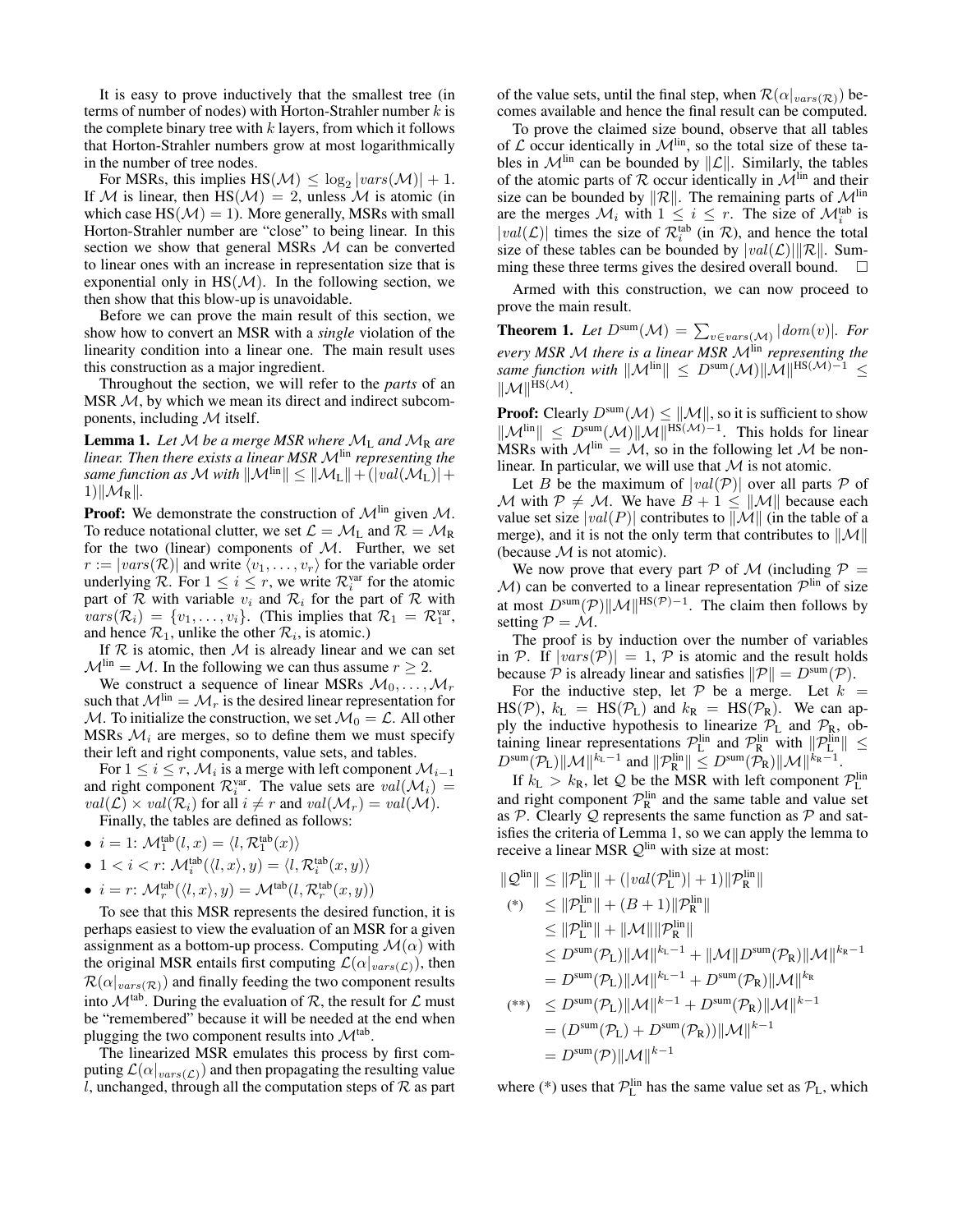

Figure 2: Two assignments for heap predicate  $\varphi_{15.9}$ . Assignment  $\alpha$  (top) satisfies the heap condition; assignment  $\alpha'$ (bottom) does not because  $\alpha'(v_3) > \alpha'(v_6)$  and  $\alpha'(v_4) >$  $\alpha^{\prime}(v_{8}).$ 

is a part of  $M$ , and hence the value set bound  $B$  applies to it; (\*\*) uses that  $k = k_L > k_R$  in the case considered here.

If  $k_L < k_R$ , we use essentially the same construction, but make  $\mathcal{P}_R^{\text{lin}}$  the *left* and  $\mathcal{P}_L^{\text{lin}}$  the *right* component of  $\mathcal{Q}$ , which allows us to swap the roles of  $k<sub>L</sub>$  and  $\overline{k}<sub>R</sub>$  in the computation. To represent the same function despite the swapped subcomponents, we set  $\mathcal{Q}^{\text{tab}}(x, y) = \mathcal{P}^{\text{tab}}(y, x)$ .

Finally, if  $k_L = k_R$ , we use the same construction and computation as with  $k_L > k_R$ . Step (\*\*) remains correct because in this case  $k = k_L + 1 = k_R + 1$ .

In all cases,  $\mathcal{Q}^{\text{lin}}$  is the desired linear MSR: we showed that it meets the size bound, and it represents the same function as  $\mathcal{Q}$ , which represents the same function as  $\mathcal{P}$ .  $\Box$ 

# Separation of General and Linear M&S

In this section, we show that the size increase in the conversion from general to linear MSRs in Theorem 1 is unavoidable in general. To prove the result, we describe a family of functions which have compact general merge-and-shrink representations, but do not have compact linear representations. More precisely, we will show that if  $M$  is a compact general representation for such a function  $f$ , then every linear representation must have size  $\Omega(\|\mathcal{M}\|^{\Theta(\log n)})$ , where n is the number of variables of  $f$ . This lower bound matches the upper bound of  $||\mathcal{M}||^{\text{HS}(\mathcal{M})}$  from the previous section.

The functions we consider are *predicates*, i.e., they map to the set of truth values  $\{T, F\}$ . We say that an assignment  $\alpha$  *satisfies* a predicate  $\psi$  if  $\psi(\alpha) = \mathbf{T}$ . We now introduce the family of predicates we will study.

**Definition 8.** *Let*  $k \in \mathbb{N}_1$ *, let*  $n = 2^k - 1$ *, and let*  $D \in \mathbb{N}_1$ *. The* heap predicate  $\varphi_{n,D}$  *is a predicate defined over variables*  $V = \{v_1, \ldots, v_n\}$  *with*  $dom(v) = \{1, \ldots, D\}$  *for all*  $v \in V$ *. An assignment*  $\alpha$  *of* V *satisfies*  $\varphi_{n,D}$  *iff*  $\alpha(v_{\lfloor i/2 \rfloor}) \leq$  $\alpha(v_i)$  *for all*  $1 < i \leq n$ *. In this case, we say that*  $\alpha$  *satisfies the* heap condition*.*

In the following, we omit  $k$ ,  $n$  and  $D$  from the notation when this does not lead to confusion. Observe that  $k =$  $\Theta(\log n)$ , or more precisely  $k = \log_2(n + 1)$ .



Figure 3: Heap and corresponding merging strategy.

The heap predicate has its name because it is the condition characterizing sequences of values that represent (*min-*) *heaps*, known from algorithm theory (e.g., Cormen, Leiserson, and Rivest 1990). Figure 2 shows two example assignments for heaps of height  $k = 4$ , i.e., with  $n = 2^4 - 1 = 15$ variables. (Ignore the gray shading of some nodes for now.) We follow the common convention in algorithm theory of displaying the assignment as a complete binary tree (not to be confused with trees representing MSRs!), where the variables are numbered in breadth-first order. With this mode of display, the heap condition is satisfied iff the value assigned to each inner node is less than or equal to the values assigned to its children. The assignment shown at the top satisfies the heap condition, while the one at the bottom does not.

#### General M&S Representations for Heaps

It is easy to see that heap predicates can be represented compactly with general merge-and-shrink representations. In fact, the first MSR we showed in Figure 1 is an example of this, representing the heap predicate  $\varphi_{3,4}$ .

The general case is only slightly more complex and is illustrated for  $n = 7$  variables ( $k = 3$ ) in Figure 3. The lefthand side shows the tree order of the heap variables, and the right-hand side shows the corresponding merging strategy.

The idea is to build merges "along" the tree underlying the heap. For each variable  $v_i$  there is a *subtree MSR*, whose variable set includes all variables in the subtree of the heap rooted at  $v_i$ , and for each inner variable (in the example:  $v_1, v_2, v_3$ ) there is a *descendant MSR*, whose variable set includes the same variables as the subtree MSR but not  $v_i$ itself. For example,  $\mathcal{M}_{452}$  is the subtree MSR for  $v_2$  and  $\mathcal{M}_{45}$  is the descendant MSR for  $v_2$  in Figure 3. For inner variables  $v_i$ , the descendant MSR is the merge of the subtree MSRs of the (heap) children of  $v_i$ , and the subtree MSR is the merge of the descendant MSR of  $v_i$  and an atomic MSR for  $v_i$ . Leaf nodes  $v_i$  of the heap do not have descendant MSRs, and their subtree MSR is an atomic MSR for  $v_i$ .

The value sets and tables for these MSRs are constructed in such a way that each MSR represents the *minimum* function over all variables it covers. This can easily be computed locally by setting  $\mathcal{M}^{tab}(x, y) = \min(x, y)$  everywhere. To complete the construction, we need a way of determining violations of the heap condition. This is accomplished by adding an additional value *violation* to the value sets of all merges, which is set at the subtree MSR of inner variable  $v_i$  whenever  $\alpha(v_i)$  is larger than the value propagated up from the descendant MSR for  $v_i$ . We define  $\min(x, y) =$  *violation* whenever  $x =$  *violation* or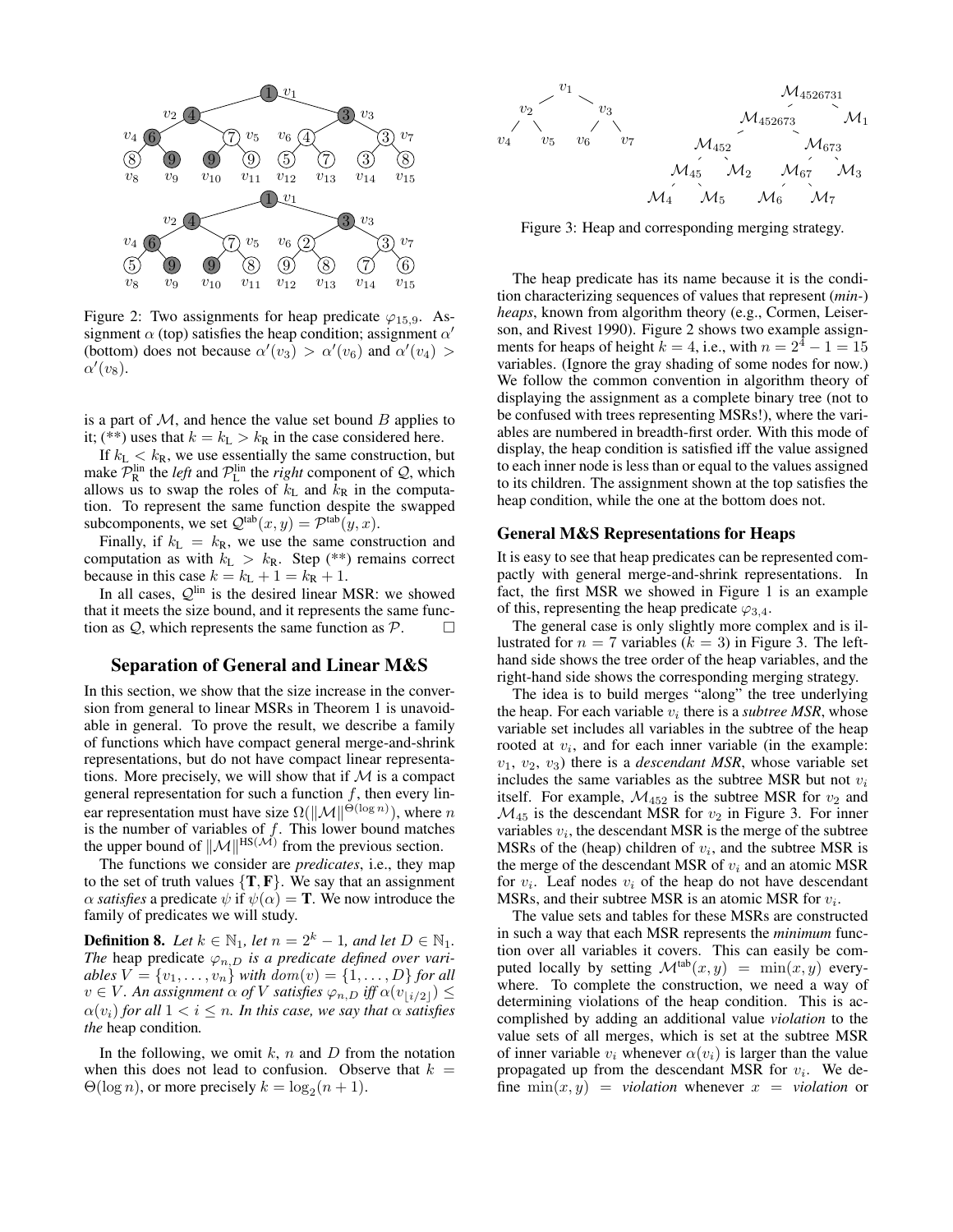$y = violation$ , which ensures that violations are propagated towards the root. To complete the construction, the table at the root converts *violation* to F and all other values to T.

Theorem 2. *The family of all heap predicates has compact MSRs.*

**Proof:** It is easy to verify that the MSRs  $\mathcal{M}_{n,D}$  described in the text represent the heap functions  $\varphi_{n,D}$ . We can bound the representation size by  $\|\mathcal{M}_{n,D}\| \leq n \cdot D + (n-1)(D +$  $(1)^2 = O(nD^2)$ , where the first term counts the *n* tables of size  $D$  in the atomic MSRs, and the other term counts the  $n - 1$  tables of size  $(D + 1)^2$  (taking into account the additional *violation* value) at merges. This is polynomial in the sum over the domain sizes, which is  $\sum_{i=1}^{n} D = nD$ .  $\Box$ 

### Linear M&S Representations for Heaps

In our final result, we show that heap predicates cannot be represented compactly with linear merge-and-shrink representations, no matter which variable order is used. Towards this end, we need some additional definitions relating to assignments in the context of heap predicates. Throughout the section,  $V = \{v_1, \ldots, v_n\}$  refers to the variables of a given heap predicate  $\varphi_{n,D}$ .

We make heavy use of *partial* assignments (assignments to subsets of variables) in the following. For  $V' \subseteq V$ , a  $V'$ -assignment is an assignment for  $V'$ . When we speak of *assignments* without further qualification, we mean assignments to all variables V.

Definition 9. *Let* V *be the variable set of some heap predicate*  $\varphi_{n,D}$ *, and let*  $V' \subseteq V$ *. The unassigned variables of*  $V'$ *are the variables* V \ V 0 *. An assignment for the unassigned variables of*  $V'$  *is called a* completion *of a*  $V'$ -*assignment.* 

*A* V 0 *-assignment* σ *together with a completion* τ *forms an assignment, which we write as*  $\sigma \cup \tau$ *.* 

*A completion* τ *is a* valid completion *for* V 0 *-assignment* σ *if* σ ∪ τ *satisfies the heap condition. A* V 0 *-assignment is called* consistent *if it has at least one valid completion.*

To illustrate the definition, we refer back to Figure 2. The variable subset  $V' = \{v_1, v_2, v_3, v_4, v_9, v_{10}\}$  is shaded in gray, and the unassigned variables are shown in white. We verify that the  $V'$ -assignment in both parts of the figure is identical, so the figure shows a  $V'$ -assignment  $\sigma$  together with a valid completion  $\tau$  at the top (which proves that  $\sigma$  is consistent) and an invalid completion  $\tau'$  at the bottom.

We make the following central observation: if the variable set  $V'$  occurs as a prefix of the variable order of a given linear MSR for  $\varphi_{n,D}$ , then the sub-MSR  $\mathcal{M}_{V'}$  with variables  $V'$  may only "combine" (map to the same value)  $V'$ assignments that have exactly the same valid completions. Otherwise the final merge-and-shrink representation cannot faithfully represent the heap predicate. Hence, the number of elements in  $val(\mathcal{M}_{V'})$  is at least as large as the number of V'-assignments that are *distinguishable* in this sense.<sup>4</sup>

**Definition 10.** *V'*-assignments σ and σ' are called equivalent *if they have exactly the same set of valid completions.* V 0 *-assignments that are not equivalent are called* distinguishable*.*

We will show that, no matter which variable order is chosen, some part of the linear MSR must have a large number of distinguishable  $V'$ -assignments. To prove this result, we will need some more definitions.

**Definition 11.** *The* neighbors *of*  $v_i$  *are its parent in the heap*,  $v_{\lfloor i/2\rfloor}$  *(if*  $i > 1$ *) and its children in the heap,*  $v_{2i}$  *and*  $v_{2i+1}$  *<i>(if i* <  $2^{k-1}$ *). A variable*  $v_i$  ∈ *V' is called a* frontier variable *of* V 0 *if it has an unassigned neighbor.*

In the example of Figure 2, the frontier variables of  $V'$  are  $v_2$  (due to its child  $v_5$ ),  $v_3$  (due to its children  $v_6$  and  $v_7$ ),  $v_4$ (due to its child  $v_8$ ) and  $v_{10}$  (due to its parent  $v_5$ ).

The frontier variables are the ones that relate the variables assigned in  $V'$  to the unassigned variables, which makes them particularly important. It is easy to see that, given a consistent V'-assignment, *only* the values of the frontier variables matter when deciding whether a given completion is valid. (We do not prove this result because it does not help prove a lower bound, but it may serve to provide intuition for the role of frontier variables.)

We now show that for every variable order, there must be a sub-MSR of the overall MSR with a certain minimal number of frontier variables.

Lemma 2. *Let* V *be the variable set of some heap predicate*  $\varphi_{n,D}$ , and let  $\pi = \langle v_{j_1}, \ldots, v_{j_n} \rangle$  be any variable order of *V*. Then there exists some  $r \in \{1, \ldots, n\}$  such that the set of variables  $V' = \{v_{j_1}, \ldots, v_{j_r}\}$  defined by the length-r prefix *of*  $\pi$  *includes at least*  $\lfloor \frac{k}{2} \rfloor$  *frontier variables.* 

**Proof:** The problem of determining an ordering  $\pi$  of the vertices of a graph that minimizes the maximal number of frontier variables of any prefix of  $\pi$  has been studied in graph theory. The minimal number of frontier variables required is known as the *vertex separation number* of the graph and is known to be equal to its *pathwidth* (Kinnersley 1992).

Here, the graphs we must consider are the complete binary trees  $T_k$  with  $k$  layers. Cattell, Dinneen, and Fellows (1996) show that the pathwidth of  $T_k$  is at least  $\lfloor \frac{k}{2} \rfloor$ .  $\Box$ 

The basic idea of our main proof is that if there are many frontier variables, then there exist many  $V'$ -assignments that need to be distinguished. Towards this end, we introduce certain properties that will help us determine that given  $V'$ assignments are distinguishable.

**Definition 12.** *A V*<sup>*'*</sup>-assignment  $\sigma$  *is called* sorted *if*  $\sigma(v_i) \leq$  $\sigma(v_j)$  whenever  $i < j$ . A  $V'$ -assignment  $\sigma$  is called fraternal *if, for any two variables*  $v, v' \in V'$  that are siblings in the *heap (i.e.,*  $v = v_{2i}$  *and*  $v' = v_{2i+1}$  *for some*  $1 \leq i < 2^{k-1}$ *), we have*  $\sigma(v) = \sigma(v')$ .

For example, the  $V'$ -assignment shown in gray in Figure 2 is not sorted because  $\sigma(v_2) > \sigma(v_3)$  even though  $2 < 3$ . Furthermore, it is not fraternal because  $v_2$  and  $v_3$  are siblings and have different values  $\sigma(v_2) \neq \sigma(v_3)$ . It would be sorted and fraternal if we had  $\sigma(v_2) = 3$ .

Next, we show that with many frontier variables, many  $V'$ -assignments are sorted and fraternal.

<sup>4</sup>The same observation underlies the *Myhill-Nerode theorem* on the size of minimal deterministic finite automata (e.g., Hopcroft, Motwani, and Ullman 2001, Section 4.4) and the *Sieling-Wegener bound* for the minimal representation size of BDDs (Sieling and Wegener 1993).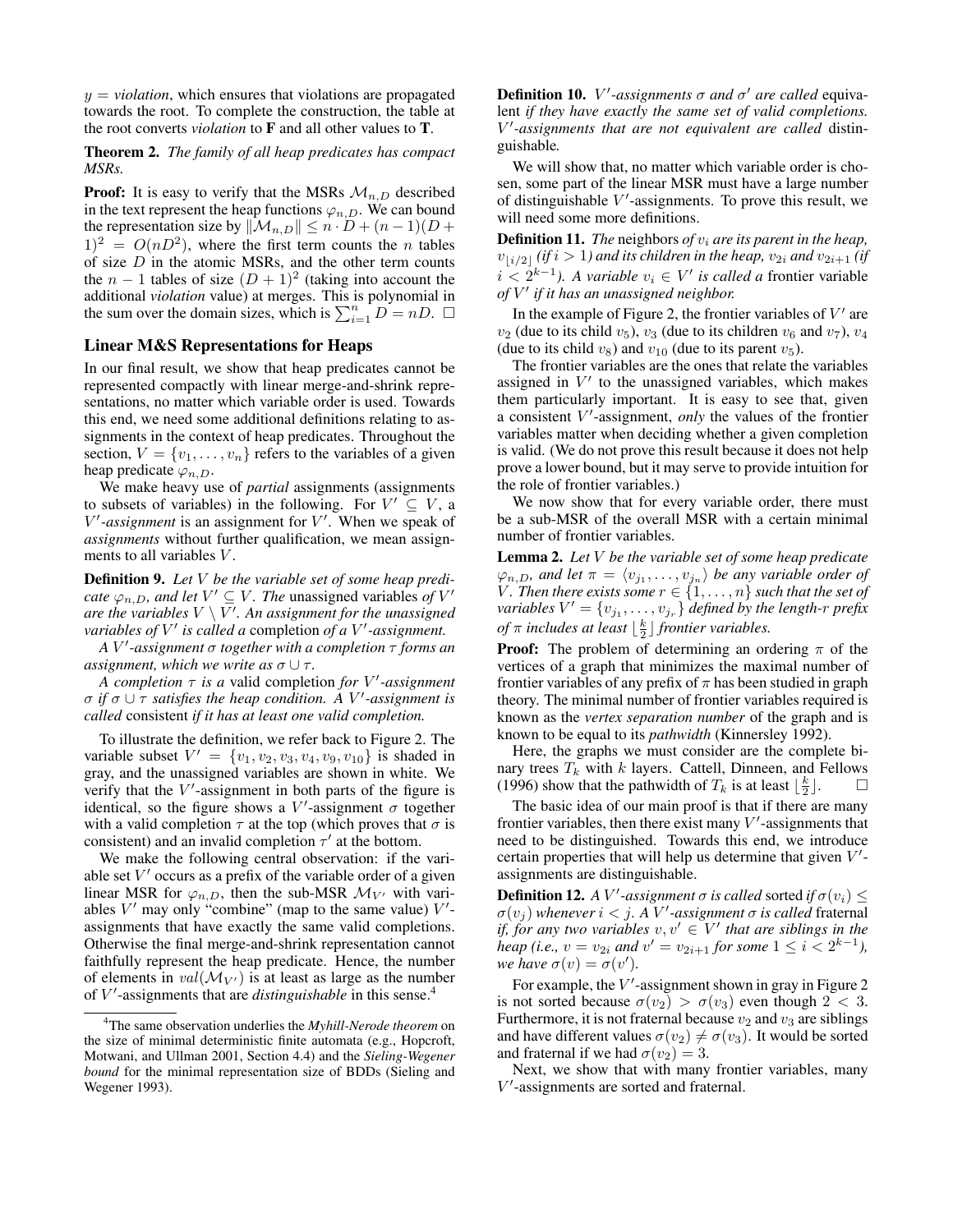Lemma 3. *Let* V *be the variable set of some heap predicate*  $\varphi_{n,D}$ , and let  $V' \subseteq V$  contain  $\ell$  frontier variables. Then there exists a set  $\Sigma(V')$  of sorted fraternal  $V'$ -assignments *such that*  $|\Sigma(V')| = {D \choose |{\ell/2}|}$  *and any two assignments in*  $\Sigma(V')$  differ on at least one frontier variable of V'.

Proof: We say that a variable is *sibling-bound* if it has a parent (i.e., is not the root), it is the right child of its parent, and both the variable and its sibling are in  $V'$ . We say that a variable is *sibling-bound in the frontier* if it is sibling-bound and additionally both the variable and its sibling are in the frontier. A *pivot candidate* is a frontier variable that is not sibling-bound in the frontier.

There can be at most  $\lfloor \ell/2 \rfloor$  variables that are siblingbound in the frontier because all such variables must have other frontier variables (that are not sibling-bound) as their siblings. Therefore, there are at least  $\ell' = \ell - \lfloor \ell/2 \rfloor = \lceil \ell/2 \rceil$ pivot candidates. We arbitrarily select  $\ell'$  pivot candidates and call them *pivots*.

We construct the set  $\Sigma(V')$  by defining one sorted fraternal V'-assignment  $\sigma_X$  for each subset  $X \subseteq \{1, \ldots, D\}$  of cardinality  $\ell'$ . There are  $\binom{D}{\ell'}$  such subsets, and the construction guarantees that  $\sigma_X$  and  $\sigma_{X'}$  with  $X \neq X'$  differ on at least one pivot and hence on at least one frontier variable.

We now describe how to construct  $\sigma_X$  for a given subset  $X$ . First, assign the values of  $X$  to the pivots in index order (i.e., the lowest value in  $X$  goes to the pivot with lowest index, etc.). This results in a sorted assignment to the pivots.

Next, to each variable in  $V'$  that is not sibling-bound and not a pivot, assign the value of the pivot that precedes it in index order, or 1 if no pivot precedes it. This maintains sortedness and results in an assignment to all non-sibling-bound variables in  $V'$ .

Finally, assign the value assigned to its sibling to each sibling-bound variable in  $V'$ . This results in a fraternal assignment to  $V'$  and again maintains sortedness.

As an example, consider the set of variables  $V' =$  ${v_1, v_2, v_3, v_4, v_9, v_{10}}$  from Figure 2 with  $D = 9$ . The frontier variables are  $\{v_2, v_3, v_4, v_{10}\}$ , giving  $\ell = 4$  and  $\ell' = 2$ . The only sibling-bound variable in V' is  $v_3$ , and the other three frontier variables are pivot candidates. Select  $v_2$  and  $v_4$  as the pivots. Let  $X = \{5, 7\}$ . We first assign the values of X to the pivots in order:  $\sigma_X(v_2) = 5$  and  $\sigma_X(v_4) = 7$ . Next, we fill in the remaining non-siblingbound variables:  $\sigma_X(v_1) = 1, \sigma_X(v_9) = 7, \sigma_X(v_{10}) = 7.$ Finally, sibling-bound  $v_3$  receives the value of its sibling:  $\sigma_X(v_3) = 5.$ 

As the final preparation for the main proof, we show that all assignments constructed in Lemma 3 are distinguishable.

**Lemma 4.** Let  $\sigma$  and  $\sigma'$  be two sorted fraternal V'*assignments that differ on at least one frontier variable of*  $V'$ . Then  $\sigma$  and  $\sigma'$  are distinguishable.

**Proof:** It is easy to see that sorted  $V'$ -assignments are always consistent. More generally, a  $V'$ -assignment  $\sigma$  is consistent iff for all assigned variables  $v_i, v_j \in V'$  where  $v_i$  is an ancestor of  $v_j$  in the tree representation of the heap, we have  $\sigma(v_i) \leq \sigma(v_i)$ . We start by describing two special completions of a given consistent  $V'$ -assignment.



Figure 4: Top: sorted fraternal V'-assignment  $\sigma$  (gray nodes) with its minimal valid completion  $\tau_{\min}$  (white nodes), satisfying the heap condition. Bottom: sorted fraternal V'-assignment  $\sigma'$  (gray nodes) with the same completion, violating the heap condition for  $v_6$  and its child  $v_{13}$ .

The *minimal valid completion*  $\tau_{\min}$  of a consistent  $V'$ assignment  $\sigma$  assigns the lowest possible value that preserves consistency to each unassigned variable. It can be computed by iterating over all unassigned variables in index order (i.e., from the root towards the leaves) and assigning to each variable the lowest value that is consistent with its parent (if the variable has a parent). If the root variable  $v_1$ is unassigned, this means setting  $\tau_{\min}(v_1) := 1$ . For any other unassigned variable  $v_i$  ( $i > 1$ ), this means assigning the value of the parent:  $\tau_{\min}(v_i) := (\sigma \cup \tau_{\min})(v_{\lfloor \frac{i}{2} \rfloor})$ . (Note that when  $v_i$  is processed, the values of  $\tau_{\min}$  for lower-index variables have already been constructed, so  $(\sigma \cup \tau_{\min})(v_{\lfloor \frac{i}{2} \rfloor})$ is defined.) The top half of Figure 4 shows a  $V'$ -assignment  $\sigma$  together with its minimal valid completion.

Similarly, the *maximal valid completion*  $\tau'_{\text{max}}$  of a consistent V'-assignment  $\sigma'$  assigns the highest possible value that preserves consistency to each unassigned variable. It can be computed by iterating over all unassigned variables in reverse index order (i.e., from the leaves towards the root) and assigning to each variable the highest value that is consistent with its children (if the variable has children). For unassigned leaf variables  $v_i$  ( $i \geq 2^{k-1}$ ), this means setting  $\tau'_{\text{max}}(v_i) := D$ . For unassigned inner variables  $v_i$  $(i < 2^{k-1})$ , this means assigning the minimum value of the children:  $\tau'_{\text{max}}(v_i) := \min((\sigma' \cup \tau'_{\text{max}})(v_{2i}), (\sigma' \cup \tau'_{\text{max}})(v_{2i+1}))$ . (Again, this computation only depends on values of  $\tau'_{\text{max}}$  that have already been constructed.)

We now prove the claim. Let  $\sigma$  and  $\sigma'$  be sorted fraternal  $V'$ -assignments that differ on some frontier variable  $v_i$ . Without loss of generality, we can assume  $\sigma(v_i) < \sigma'(v_i)$ (otherwise swap the roles of  $\sigma$  and  $\sigma'$ ). We will show that  $\sigma$ and  $\sigma'$  are distinguishable by describing a completion that is valid for one of  $\sigma$  or  $\sigma'$ , but not the other.

Because  $v_i$  is a frontier variable of  $V'$ , it belongs to  $V'$  and has a parent or child that is unassigned. We first consider the easier case where  $v_i$  has a child  $v_j$  ( $j = 2i$  or  $j = 2i + 1$ ) that is unassigned.

Consider the minimal valid completion  $\tau_{\min}$  of  $\sigma$ . By con-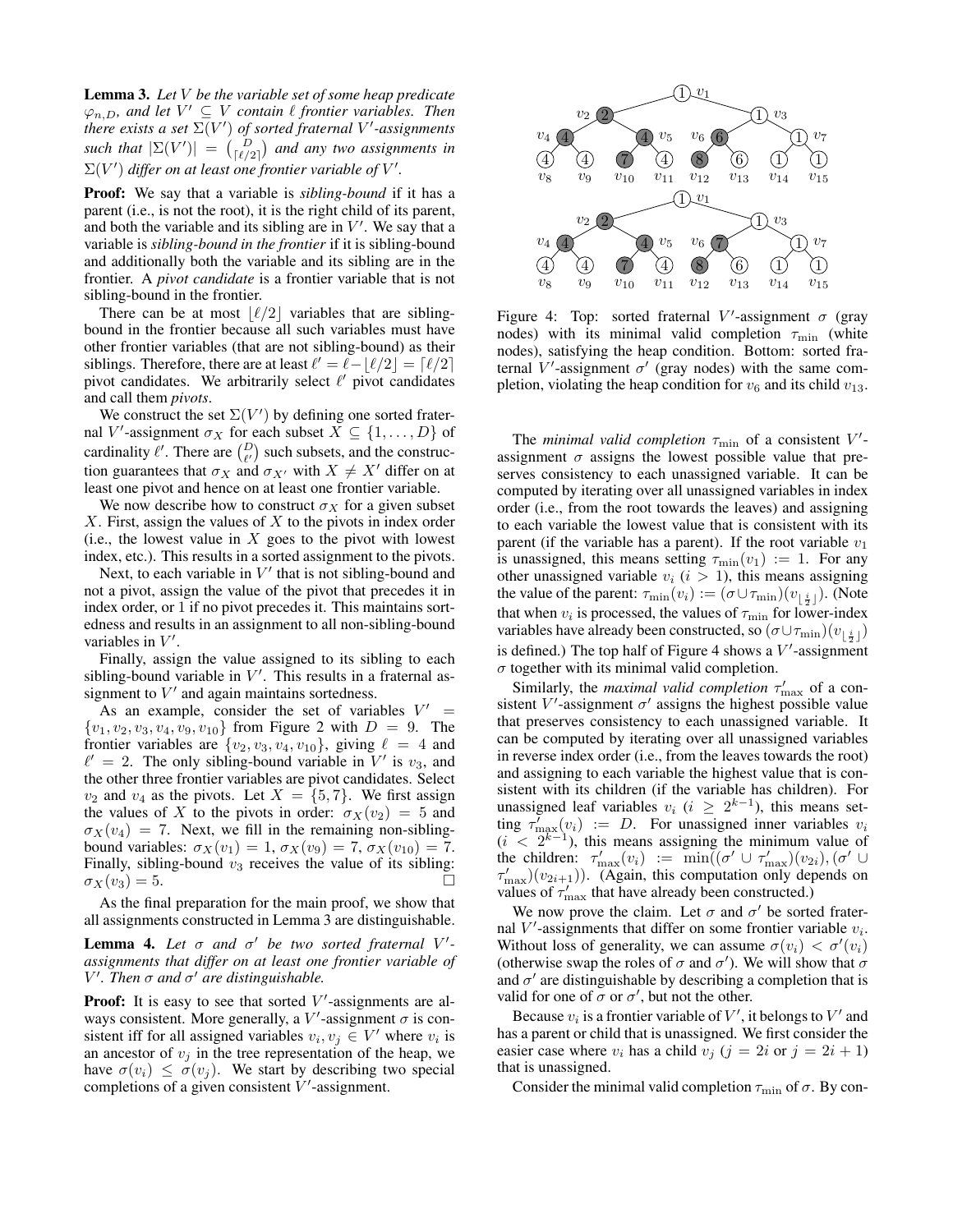struction,  $\tau_{\min}$  is a valid completion of  $\sigma$ . From the definition of minimal valid completions, we have  $\tau_{\min}(v_i)$  =  $\sigma(v_i)$ . We also have  $\sigma(v_i) < \sigma'(v_i)$  and hence  $\tau_{\min}(v_j)$  <  $\sigma'(v_i)$ , so the child  $v_j$  has a lower value than its parent  $v_i$  in  $\sigma' \cup \tau$ . This shows that  $\tau_{\min}$  is not a valid completion for  $\sigma'$ , which concludes this case of the proof.

Figure 4 illustrates this proof argument, showing two sorted fraternal V'-assignments  $\sigma$  (top half) and  $\sigma'$  (bottom half) together with the minimal valid completion  $\tau_{\min}$  of  $\sigma$ . We see that  $\sigma \cup \tau_{\min}$  at the top satisfies the heap condition, while  $\sigma' \cup \tau_{\min}$  at the bottom violates it for  $v_6$  (a variable in V' with  $\sigma(v_6) < \sigma'(v_6)$  and its child  $v_{13}$ .

We now consider the remaining case, where  $v_i$  with  $\sigma(v_i) < \sigma'(v_i)$  has an unassigned parent  $v_j$   $(j = \lfloor \frac{i}{2} \rfloor)$ . (The two cases are of course not disjoint, but they are exhaustive.) This time, we consider the maximal valid completion  $\tau'_{\text{max}}$  of  $\sigma'$ , which by construction is a valid completion of  $\sigma'$ . We show that it is not a valid completion of  $\sigma$  by demonstrating  $\tau'_{\text{max}}(v_j) > \sigma(v_i)$ , so that the heap condition is violated between  $v_j$  and its child  $v_i$ . More precisely, we will show  $\tau'_{\text{max}}(v_j) = \sigma'(v_i)$ , from which the result follows with  $\sigma'(v_i) > \sigma(v_i).$ 

Let  $v_s$  be the sibling of  $v_i$ , i.e., the other child of  $v_j$ . By definition of maximal valid completions, we have  $\tau'_{\max}(v_j) = \min((\sigma' \cup \tau'_{\max})(v_i), (\sigma' \cup \tau'_{\max})(v_s)).$  If  $v_s \in V'$ , the values of  $v_i$  and  $v_s$  are both defined by  $\sigma'$ , and we obtain  $\tau'_{\text{max}}(v_j) = \min(\sigma'(v_i), \sigma'(v_s)) = \sigma'(v_i)$ because  $\sigma'$  is fraternal and hence  $\sigma'(v_i) = \sigma'(v_s)$ .

If  $v_s \notin V'$ , then it is easy to see from the definition of maximal valid completions that  $\tau(v_s)$  is a value assigned by  $\sigma'$  to some *descendant*  $v_d$  of  $v_s$  that belongs to  $V'$  (possibly several layers removed), or the maximal possible value D if no such descendant exists. In either case, this value is at least as large as  $\sigma'(v_i)$  because  $\sigma'(v_i) \leq D$  unconditionally, and if the value derives from a descendant  $v_d$ , then we must have  $i < d$ , from which  $\sigma'(v_i) \leq \sigma'(v_d)$  follows because  $\sigma'$ is sorted. So also in this case we obtain  $\tau'_{\text{max}}(v_j) = \sigma'(v_i)$ , which concludes the proof.

We are now ready to put the pieces together.

### Theorem 3. *The heap predicates do not have compact linear MSRs.*

**Proof:** We must show that the minimum representation size required by linear MSRs for  $\varphi_{n,D}$  grows faster than any polynomial in  $nD$ , no matter which merging strategy (variable order) is chosen. We describe a sequence of heap predicates with a size parameter  $s \in \mathbb{N}_1$  for which the result can already be established. Then it of course extends to the family of heap predicates as a whole.

For  $s \in \mathbb{N}_1$ , we consider the heap predicate  $\varphi_{n,D}$  with  $k = 4s$  (and hence  $n = 2<sup>k</sup> - 1$ ) and  $D = s \cdot n$ . We observe that  $D = \frac{1}{4}kn = \frac{1}{4}\log_2(n+1)n = O(n \log n)$ , and hence a polynomial size bound in  $nD$  exists for the given subset of heap predicates iff a polynomial size bound in  $n$  exists. Therefore, to show the overall result, it is sufficient to show that heap predicates of the chosen form do not have linear MSRs of size  $O(n^c)$  for any constant c.

Let  $s \in \mathbb{N}_1$ , and let  $k = 4s$ ,  $n = 2^k - 1$  and  $D = s \cdot n$ . Let  $\pi$  be any variable order for  $\varphi_{n,D}$ .

From Lemma 2,  $\pi$  has a prefix consisting of a variable set V' with at least  $\ell = \lfloor \frac{k}{2} \rfloor = \lfloor \frac{4s}{2} \rfloor = 2s$  frontier variables.

From Lemma 3, there exists a set  $\Sigma(V')$  of sorted fraternal  $V'$ -assignments differing on at least one frontier variable, where  $|\Sigma(V')| = {D \choose \lceil \ell/2 \rceil} = {D \choose \lceil 2s/2 \rceil} = {D \choose s}.$ 

From Lemma 4, all assignments in  $\Sigma(V')$  are distinguishable from each other. Therefore,  $\binom{D}{s}$  is a lower bound on the size of the value set in the sub-MSR for  $V'$ , and hence it is also a lower bound on the overall representation size.

We have  $\binom{D}{s} \geq \left(\frac{D}{s}\right)^s = \left(\frac{s \cdot n}{s}\right)^s = n^s = n^{\frac{1}{4}k} =$  $n^{\frac{1}{4} \log_2(n+1)}$ , which grows faster than any polynomial in n, concluding the proof.  $\Box$ 

We briefly remark that for the application of merge-andshrink representations to classical planning, it is easy to construct planning tasks whose perfect heuristics are in 1:1 correspondence with the heap predicates  $\varphi_{n,D}$ . This implies that there exist families of planning tasks that can be perfectly solved in polynomial time with non-linear merge-andshrink heuristics, but not with linear ones. Unfortunately, we cannot provide details due to space limitations, as a detailed discussion would require additional background on planning tasks, transition systems, etc.

### **Discussion**

We showed that general merge-and-shrink representations are strictly more expressive than linear ones: a generalto-linear conversion is possible, but incurs an unavoidable super-polynomial representational blow-up. We bounded this blow-up from above and below, and the upper and lower bounds coincide up to a constant factor in the exponent: general representations of size  $\|\mathcal{M}\|$  can always be converted to linear ones of size  $\|\mathcal{M}\|^{ \Theta(\log |vars(\mathcal{M})|)}$  and more compact linear representations do not exist in general. We also presented a refined upper bound in terms of the Horton-Strahler number of the merging strategy, which measures how close a given merging strategy is to the linear case.

Our results offer theoretical justification for the recent interest in non-linear merge-and-shrink abstractions (Sievers, Wehrle, and Helmert 2014; Fan, Müller, and Holte 2014; Sievers et al. 2015) and motivate further research in this area. They also indicate that it may be worth questioning the ubiquity of *BDD representations* (which are polynomially equivalent to linear merge-and-shrink representations) for symbolic search in automated planning and other areas. General merge-and-shrink representations retain many of the properties of BDDs that make them useful for symbolic search, but offer a larger than polynomial advantage over BDDs in cases where linear variable orders cannot capture information dependencies well.

Can we build strong symbolic search algorithms using general merge-and-shrink representations instead of BDDs, replacing *variable orders* by *variable trees*? The same question has been asked about*sentential decision diagrams* (Darwiche 2011), which extend BDDs with a different generalization from linear to tree structures and have shown much initial promise. We believe that there is significant scope for further investigations in this direction.